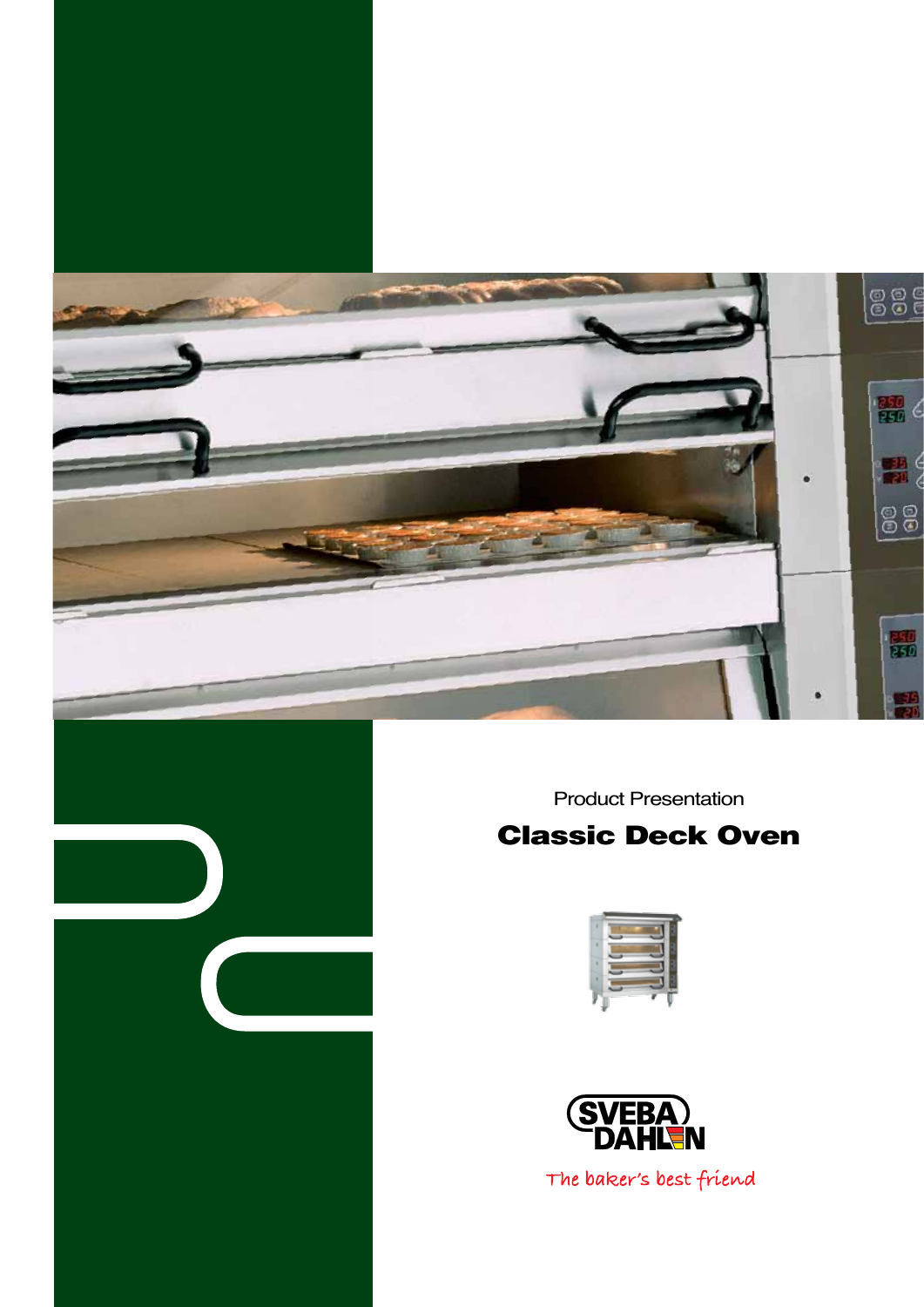

# Classic. Probably the best deck oven in the world

The Classic Deck Oven can rightfully be called a baker's classic. We designed the first model in 1992 and today Classic can be found all over the world. Anyone who has ever used a Classic has something good to say about it.

Many praise the flexibility. The module system with six different oven sizes, plus a wide range of accessories such as D1+ -panel, stone soles, steam generator and underbuilt prover, give each bakery the opportunity to create the oven which suits precisely its requirements.

Others emphasize the quality. The important parts of the oven are built in stainless steel to ensure a maximum lifetime and a minimum of maintenance.

We are all satisfied with the baking results. Classic is an oven which appeals to bakers who want to bake in a genuinely traditional way, but with the most modern technology.

We can summarise the general consensus of opinion about Classic like this: it's probably the best deck oven in the world.



Classic deck oven extra equipped with underbuilt prover, canopy, steam generators, stone soles and castors.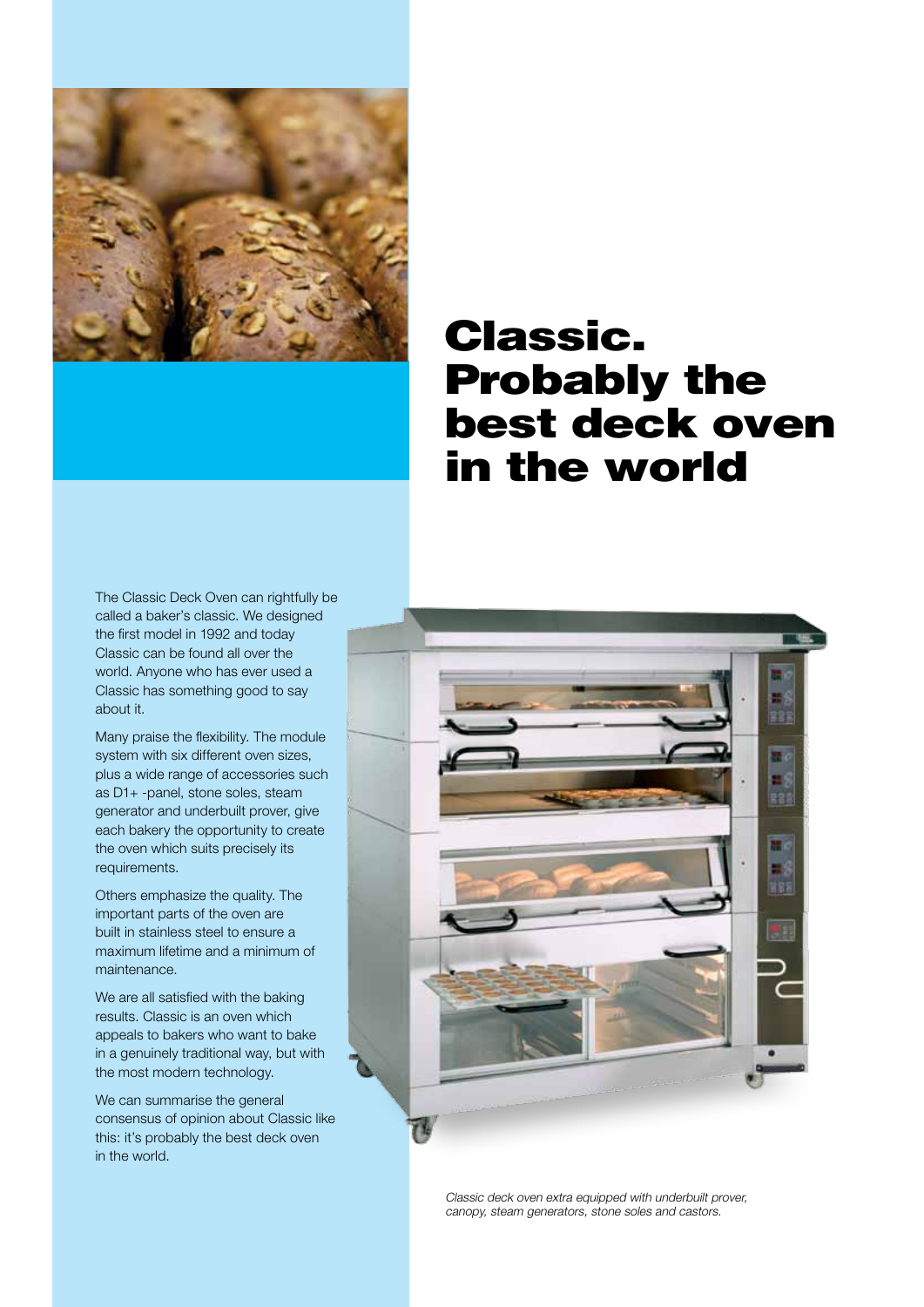#### Build your own Classic deck oven!



Oven widths: 1075 to 2335 mm Max 5 low (B1) or high (B2) decks Always with a top part (A) and a bottom part (C). Standard legs (D): 100, 200, 300 to 1000 mm. Other lengths available on request Adjustable feet (F) is standard, castors (G) option Oven DC-2 with 3 decks: DC-32 Oven DC-2 with 4 decks: DC-42 DC-2E available in a deep execution – DC-2ED

#### User-friendly panels:

Panels with large buttons and clear functions.

#### D1+ panel (oven) option

- Manually operated and
- pre-programmed baking
- Programmable – Memory for 40 recipes
- 2 temperature settings
- (with possibility to have up to 4 settings)
- Ready to bake signal
- Week timer and start timer
- USB connection port
- Energy-saving mode
- AC guard
- Turbo start

#### J-panel (prover)

- Digital temperature
- control
- Digital damp control • Timer
- 

#### Six different Classic baking chambers



#### Specifications – oven

 $\left(\mathrm{f} \right)$  $\circledR$   $\circ$   $\in$ 

| Model    | <b>Baking</b> | El. load  | Tray sizes in mm and number of trays per deck: |                 |   |                 |         |         |         |         |         |
|----------|---------------|-----------|------------------------------------------------|-----------------|---|-----------------|---------|---------|---------|---------|---------|
|          | surf. $m2$    | <b>kW</b> |                                                | 400x600 400x762 |   | 450x600 457x660 | 457x762 | 470x630 | 500x700 | 530x650 | 600x800 |
| $DC-1$   | 0.52          | 5.0       |                                                |                 |   |                 |         |         |         |         |         |
| $DC-2$   | 0.78          | 6.9       |                                                |                 |   |                 |         |         |         |         |         |
| $DC-2E$  | 1.04          | 8.8       |                                                | 3               |   |                 |         |         |         |         |         |
| $DC-2ED$ | 2.09          | 17.2      | 8                                              | 6               |   | $\overline{4}$  |         |         |         |         |         |
| $DC-3$   | 1.3           | 10.7      | 4                                              | 3               | 3 | 3               | 3       |         |         |         |         |
| $DC-4$   | 1.55          | 12.6      | 6                                              | 4               |   | Δ               |         |         |         |         |         |

Standard Voltages 200, 208, 220, 380, 400 and 415 V.

#### Specifications – prover

|         |             | Low version $(h=560$ mm)                |         | High version ( $h = 740$ mm) |                                         |  |
|---------|-------------|-----------------------------------------|---------|------------------------------|-----------------------------------------|--|
| Model   | El. load kW | Tray supports Baking trays (400x600 mm) |         |                              | Tray supports Baking trays (400x600 mm) |  |
| DCJ-1   |             |                                         | DCJ-1   |                              |                                         |  |
| DCJ-2   | .8          |                                         | DCJ-2   |                              |                                         |  |
| DCJ-2E  | 8.ا         | 16                                      | DCJ-2E  |                              | 24                                      |  |
| $DCJ-3$ | .୪          |                                         | $DCJ-3$ |                              |                                         |  |

Subjects to changes without notice.

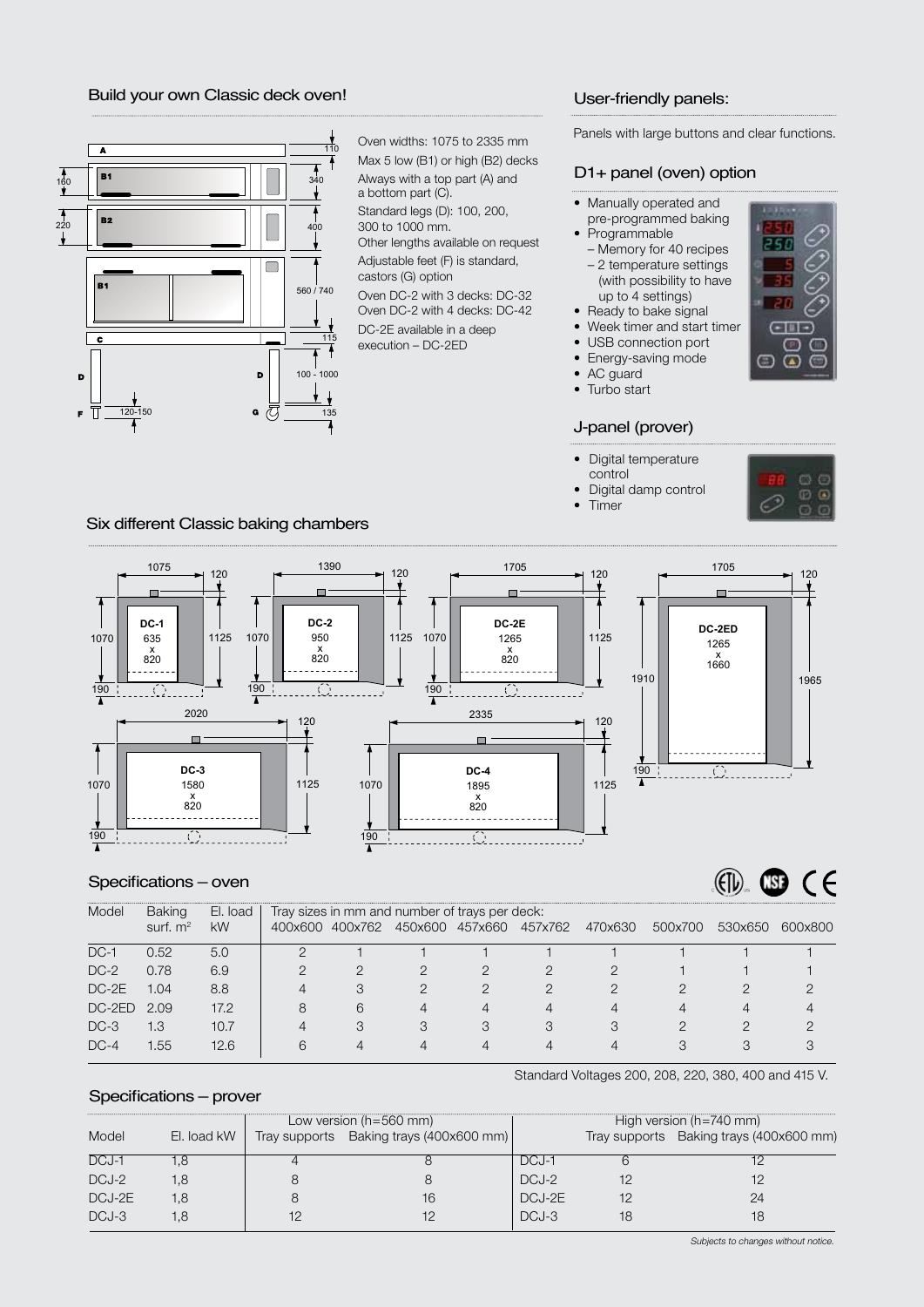### Many sizes – robust chassis

The bottom frame is specially designed to withstand very high loads. Classic is a reliable deck oven with very low operating and maintenance costs. The exterior of the oven consists of high-quality stainless steel plates, and round the oven chamber Classic has a 120 mm layer of rock wool insulation for superior heat economy and a safer working environment.

To make sure the oven remains dimensionally stable even at high temperatures, the oven chamber is manufactured of 1.25 mm steel plates, reinforced with heavy duty profiles. Steel soles 2 mm thick and grids are standard. As an option the oven can be fitted with stone soles, manufactured of special heat resistant cement which accumulates and stores heat very well. This makes the stone soles ideal for heavy bread baking.

#### Easily handled damper **1**

The damper control is easily viewed and accessible on the right-hand side of the oven, beside the control panel. The damper has a simple and logical handling. The damper will work automatically if the oven is equipped with the D1+ -panel.





Classic DC-22ED

Classic DC-34

**9**



Classic DC-43

The only moving parts in the oven are built for a maximum service-life. We use laser technology to cut out the Classic's oven doors to ensure the highest degree of precision, and then we mount them to a very torsionally stable fitting. Since the door has a large window of tempered glass this makes it easy to supervise the baking. The damping mechanism with compression springs gives the door a smooth action and the easy-to-grip handle, set at an angle to the oven, ensures convenient and safe handling.

#### Effective double **3** working light

Classic's halogen lighting provides whiter and more intensive working light than standard bulbs. Higher heat resistance and longer lifetime imply fewer stoppages to replace bulbs. The bulbs are also easily accessible, two in each oven chamber.

#### Reliable heating elements **4**

Classic's heating elements have been specially selected for their reliability and rapid response. The front heat is generated by Sveba-Dahlen's specially manufactured ceramic elements. The elements provide rapid heat, an optimal distribution of heat over the entire width of the oven and uniform transfer of the heat to the products. They are easily accessible from the front, and from the righthand side from the oven.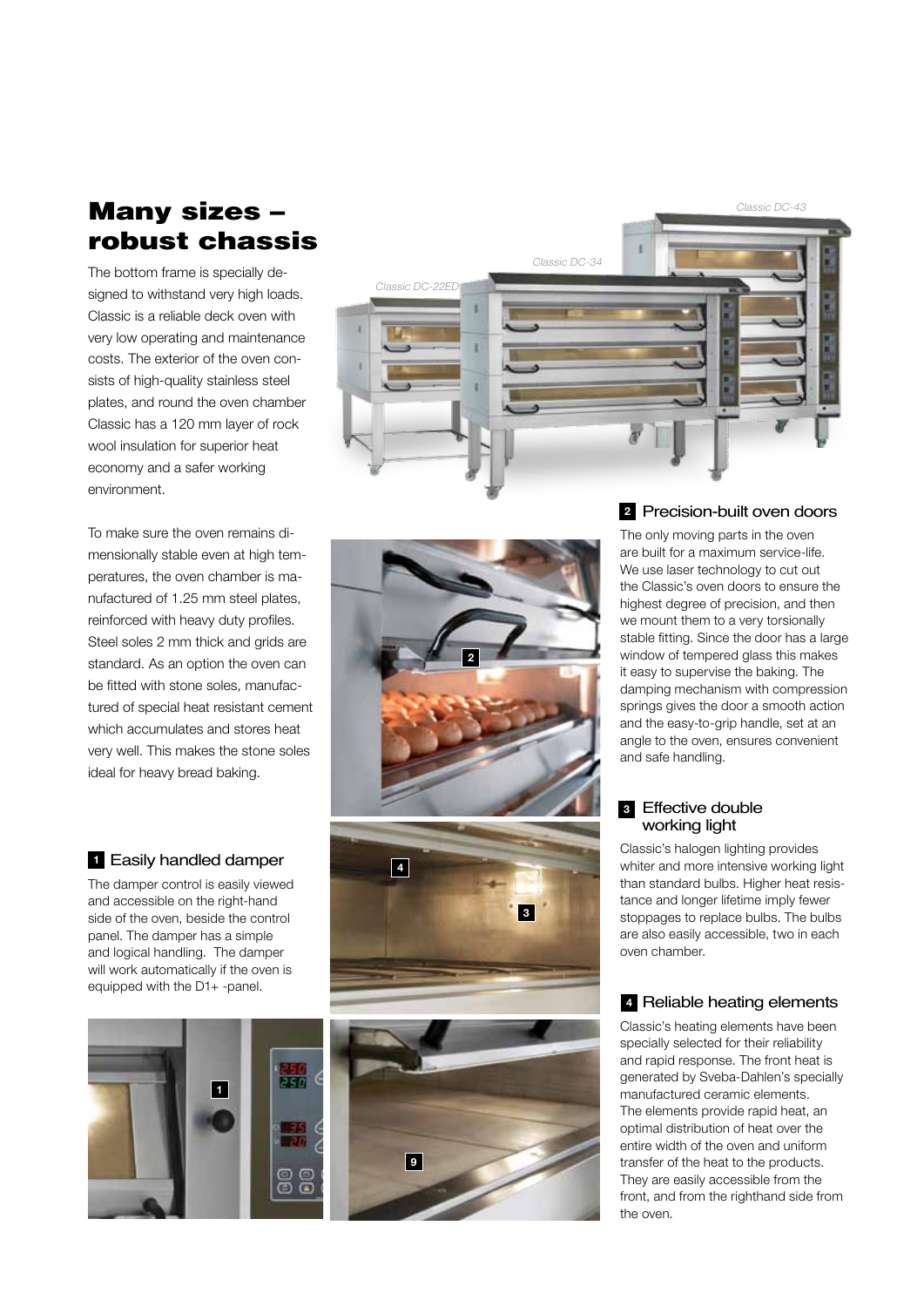#### **Options**

#### **5** UNDERBUILT PROVE

This is installed under the oven sections but can also be used separately with the top and bottom parts. It has a 55 minute timer, humidity regulator, and signals when the proving is ready. It is built completely in stainless materials to ensure a long service-life, simple cleaning, and low maintenance costs. The sliding glass doors save space when opened or closed. There is a pull out shelf for extra shelf space. The prover has automatic waterfeed as standard.



This collects all the steam when the oven door is opened. For direct connec-

tion to the damper duct.

**7**

**7 CANOPY** 

#### D1+ panel **6 7**

The D1+ panel is programmable with up to 40 recipes in 2 to 4 temperature steps. The panel has 3



dampers settings and separate temperature settings for the top and bottom heat. Baking time is showed in minutes and seconds. • AC quard – internal • AC guard – external

- Start up timer
- Week timer

#### • Turbo function

#### 8 **BUILT-IN STEAM GENERATOR**

A powerful generator with builtin thermostat provides plenty of steam, produces the best results irrespective of the temperature in the oven chamber, and ensures rapid recovery. Each section has a separate steam function. El. load: 2 kW (DC-2ED 4 kW) per deck.



#### SHELF STAND

This is adjustable in height, requires a minimum of space,but provides extra shelf space.

#### PULL-OUT SHELF

A flexible surface which can be pulled out when needed.

#### **9** STONE SOLE

For baking directly on the soles. Stores heat and can handle heavy bread baking.

#### **CASTORS**

Simplify moving the oven, e.g. for cleaning purposes. Two of the wheels are lockable.

high temperature execution For baking up to 400°C with ceramic glass in the doors.

#### 10 SETTING DEVIC

For rapid and easy loading on the stone soles.



#### Features and Benefits:

Available in five standard widths and up to five sections in heigh, standard crown height 160 mm, optional height 220 mm available.

........................................................................................

Suited for most tray and bread sizes. ........................................................................................

Designed in a flexible module system with many options.

Gives each bakery the ability to create the oven that suits their needs best. ........................................................................................

Each oven section can be individually controlled with separate settings of the top, bottom and front heat. Gives full control in the baking process.

Well insulated oven chamber. Keeps the

heat inside the oven. ........................................................................................

Stainless steel front maintains low temperature and is easy to keep clean. ........................................................................................

A range of accessories such as steam generator, stone hearth Makes the Classic adaptable to all the customers' needs.

........................................................................................ Including aluminium legs with adjustable feet.

Digital control panel. ........................................................................................

Precision-built oven doors. Gives the door a smooth action and ensures convenien t and safe handling. ........................................................................................

........................................................................................

Effective working halogen lighting. Provides whiter and more intensive working light than standard bulbs. ........................................................................................

Accessory setting device for fast and efficient loading of the oven. ........................................................................................

Reliable heating elements Specially selected for relability and rapid response. ........................................................................................

Can be delivered with underbuilt prover with sliding glass doors (not DCJ-1) ........................................................................................

The inside is built completely in stainless materials to ensure a long service-life, simple cleaning, and low maintenance costs.